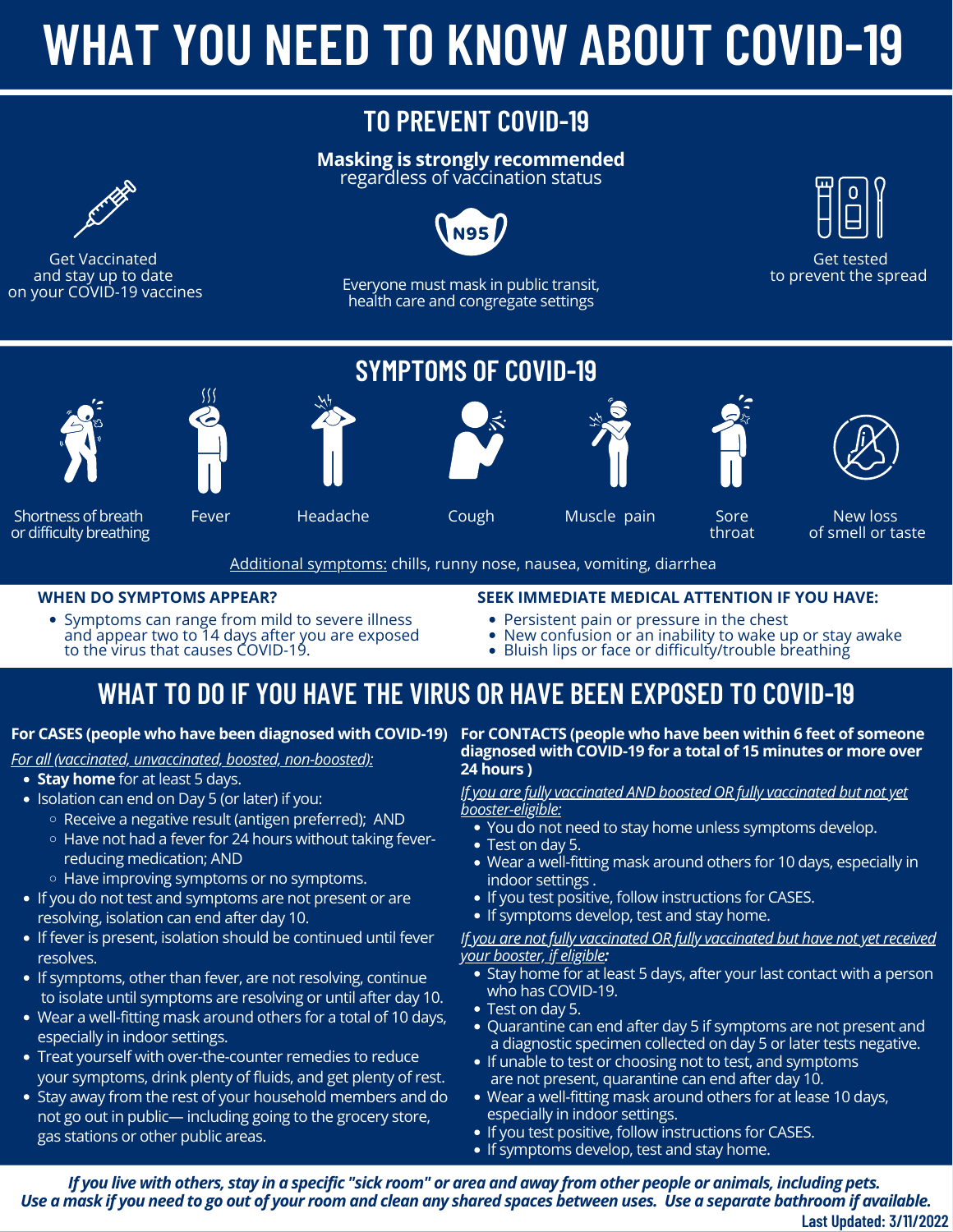### **FOOD SERVICES**

#### <u>Sonoma County:</u>

- Food for Thought (707) 887-1647, ext. 118
- Pandemic EBT -(877) 328-9677
- Redwood Empire Food Bank -(707) 523-7903
- Catholic Charities (707) 528-8712
- Living Room (707) 579-0138
- Ceres Community Project (707) 829-5833, ext. 201
- Santa Rosa City Schools (707) 890-3807

#### For seniors 60+

- Council on Aging -(707) 525-0143, ext. 115
- Petaluma People Services Center (707) 765-8488
- Coastal Senior Meals to Go (707) 882-2137
- Ceres Community Project (707) 829-5833, ext. 201 West Sonoma County

River Coast Children's Services - (707) 869-3613

#### North Sonoma County

- Corazon Healdsburg (707) 395-0938
- Windsor Service Alliance Food Pantry -(707) 838-6947

#### Sonoma Valley

- Friends in Sonoma Helping (707) 996-0111
- La Luz Center (707) 938-5131
- Food For All- Available via email or Facebook only: svcomidaparatodos@gmail.com
	- *[facebook.com/FoodForAllComidaParaTodos](http://facebook.com/FoodForAllComidaParaTodos)*

#### Santa Rosa

Via Esperanza - (707) 481-1781

Federal

- CalFresh (877) 847-3663
- WIC (Women, Infant, Children) (707) 565-6590

\*Resources are subject to change, for the latest information: *[socoemergency.org/emergency/novel-coronavirus/resources-for-you/food-and-meals](http://socoemergency.org/emergency/novel-coronavirus/resources-for-you/food-and-meals)*

# **FINANCIAL ASSISTANCES**

#### Re-Housing and eviction protections

- **Financial Assistance** Nations Finest (707) 578-8387
- Sonoma County Tenant Union (707) 387-1968
- Sonoma County COVID-19 Eviction Defense (707) 528-9941
- Reach for Home (707) 433-6161

#### Utility support

- Salvation Army (707) 542-0981
- Northern Coast Energy Services (707) 495-4417

#### Additional assistance

- Unemployment (800) 300-5616
- Paid Family Leave Claim (877) 238-4373
- CURA Project (707) 309-8972
- 2-1-1- 211 or (800) 325-9604

#### Home Owner Assistance Fund

CaMortgageRelief.org or CRLA (707) 528-9941 or (800) 337-0690

## **ADDITIONAL SUPPORT**

#### Infant and childcare supplies and services

- 4C's Child Care (707) 544-3077 x. 131
- Child Parent Institute (707) 585-6108
- Better Beginnings (707) 902-3031

#### Mental health services

- **Sonoma County Behavioral Health Team (707) 565-6900**
- CalHOPE Warmline (855) 845-7415
- The National Disaster Distress Helpline (800) 985-5990 or text "TalkWithUs" to 66746

#### Crisis hotline

- North Bay Suicide Prevention Hotline (855) 587-6373
- YWCA Domestic Violence Crisis Hotline (707) 546-1234

#### **Counseling**

- Family Justice Center (707) 565-8255
- Men Evolving Non-Violently (M.E.N.) (707) 528-2636

#### For seniors 60+

Sonoma County Support Services for Ages 60+ - (707) 565-4636



**Visit socoemergency.org or call (707) 565-4667 for more information**

#### Sonoma County Emergency Rental Assistance Program (ERAP)

*As of Feb. 11, there is a pause on new applications. To check the status of a current application, contact the nonprofit assigned to your case and have your case number ready.*

- Petaluma People Services Center (707) 765-8488
- Reach for Home (707) 433-6161
- La Luz (707) 938-5131
- Catholic Charities (707) 528-8712
- West County Community Services/River to Coast Children's Services - (707) 837-3037
- Community Action Partnership Sonoma County (707) 544-6911
- Child Parent Institute (707) 341-2877
- Face to Face/Sonoma County AIDS Network -(707) 544-1581
- Russian River Alliance (707) 520-0032

#### COVID-19 Paid Sick Leave

Provides covered employees up to 80 hours of COVID-19 related paid leave. For information:

- Visit *[https://dir.ca.gov/dlse/COVID19resources](http://dir.ca.gov/dlse/COVID19resources)*
- For assistance, call CRLA at (707) 528-9941

#### Recovery services

- Alcoholics Anonymous (707) 544-1300
- Narcotics Anonymous (707) 324-4062
- Al-Anon (888) 425-2666
- Life Ring (non-religious based recovery) (800) 811-4142 Legal aid
	- Legal Aid of Sonoma County -(707) 542-1290 Legal Aid Disaster Relief Team, helping those affected by COVID-19 - (559) 429-6974
- California Rural Legal Assistance (707) 528-9941 Immigration services

#### Sonoma Immigrant Services - (707) 996-6669

Sonoma County Secure Families Collaborative - (707) 856-4988

#### Community medical clinics

- \*Santa Rosa Community Health Center (707) 303-3600
- \*Sonoma County Indian Health Project (707) 521-4545
- \*Russian River Health Center (707) 869-2849
- \*Petaluma Health Center (707) 559-7500
- \*Alliance Medical Center (707) 433-5494
- \*Alexander Valley Healthcare (707) 894-4229
- \*Sonoma Valley Community Health Center (707) 939-6070

**Last Updated: 3/11/2022**

- Jewish Community Free Clinic (707) 585-7780
- \*Gravenstein Community Health Center (707) 823-3166
- \*Occidental Area Health Center- (707) 874-2444 \*St. Joseph Mobile Health Clinics - (707) 547-4612

\*May include dental services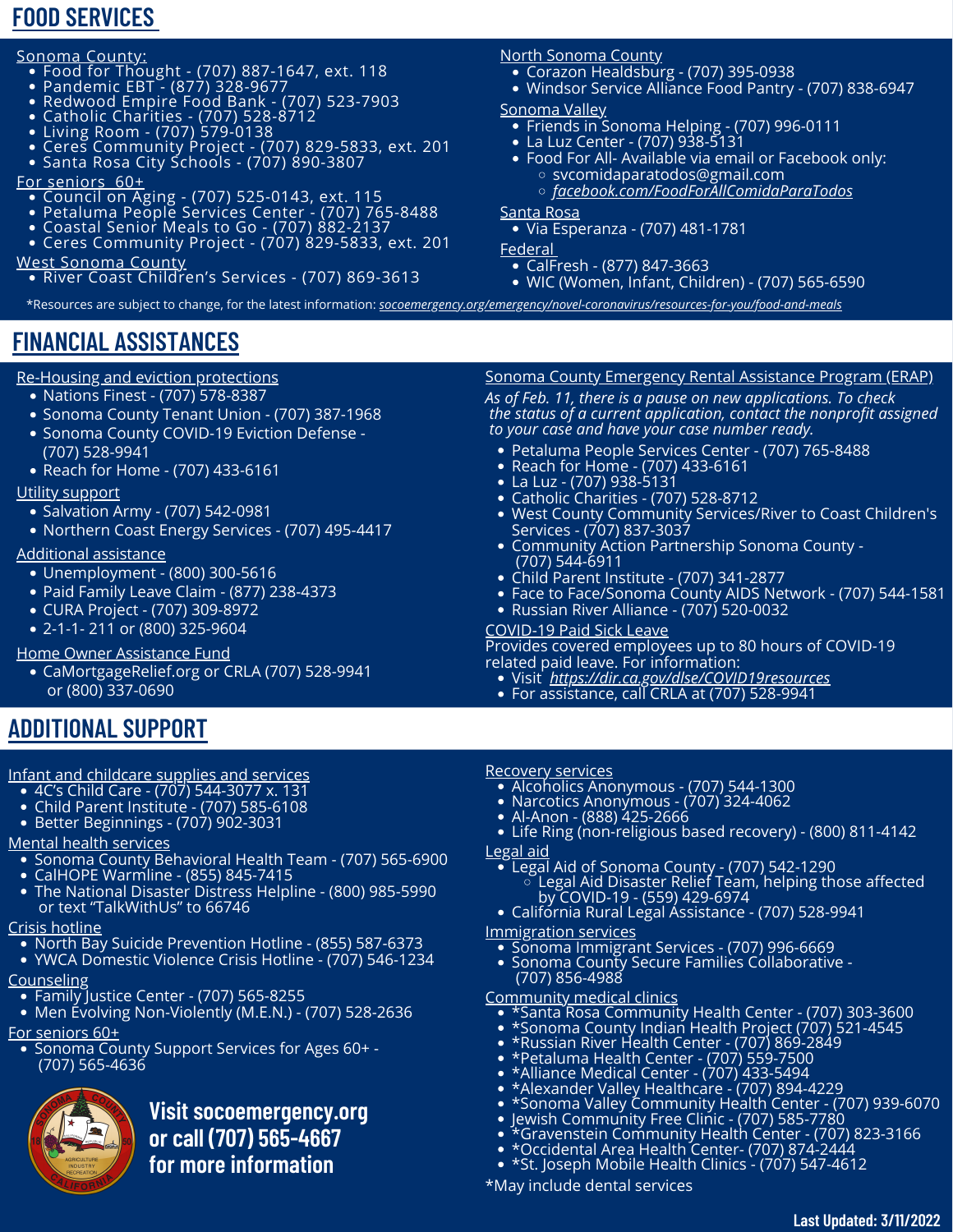

#### **[Date]**

Dear Parent/Guardian:

**Plumfield Academy** considers the health and well-being of our students and staff a priority. We have been alerted that your child may have been exposed to an individual diagnosed with COVID-19. We are following public health recommendations to ensure that the person with COVID-19 follows instructions for isolation and remains away from others until they can safely return to school. The individual with COVID-19 was in school while infectious on **[INSERT Date(s)]**.

What does this mean for you and your child?

- **Your child may remain in school unless they develop symptoms or test positive for COVID-19.** Being exposed to somebody with COVID-19 does not necessarily mean that your child will become infected. In fact, scientific research, and experience from around the country – including from California during this school year – demonstrate that schools remain among the safest places for children to be.
- **Your child should wear a mask, especially for the next 10 days. Since they may have been exposed to someone with COVID-19, they could become infected and spread COVID-19.** [High-quality masks](https://www.cdph.ca.gov/Programs/CID/DCDC/Pages/COVID-19/Masks-for-Kids-Tips-and-Resources.aspx) with the good fit and filtration provide the best protection for your child and the school community.
- **Your child should get tested for COVID-19:**
	- o **[INSERT DATES, within 3-5 days after the last date that the individual with COVID-19 was in school], UNLESS your child had COVID-19 within the past 90**  days (3 months). If your child starts to feel sick or show [symptoms,](https://www.cdc.gov/coronavirus/2019-ncov/symptoms-testing/symptoms.html) they should get tested right away, even if they had COVID-19 before**.**
	- o You may get tested at **[INSERT local school or community testing resources]** or by [clicking here to find a testing site near you.](https://www.arcgis.com/apps/Nearby/index.html?appid=43118dc0d5d348d8ab20a81967a15401) Over-the-counter (at-home) tests may also be used.
- **If your child develops [symptoms of COVID-19](https://www.cdc.gov/coronavirus/2019-ncov/symptoms-testing/symptoms.html) or tests positive for COVID-19, please ensure they [isolate](https://www.cdph.ca.gov/Programs/CID/DCDC/CDPH%20Document%20Library/COVID-19/self-isolation-instructions.pdf) at home immediately and notify us right away at** 707-824-1414. When you notify us, we can take additional steps to keep our school community safe.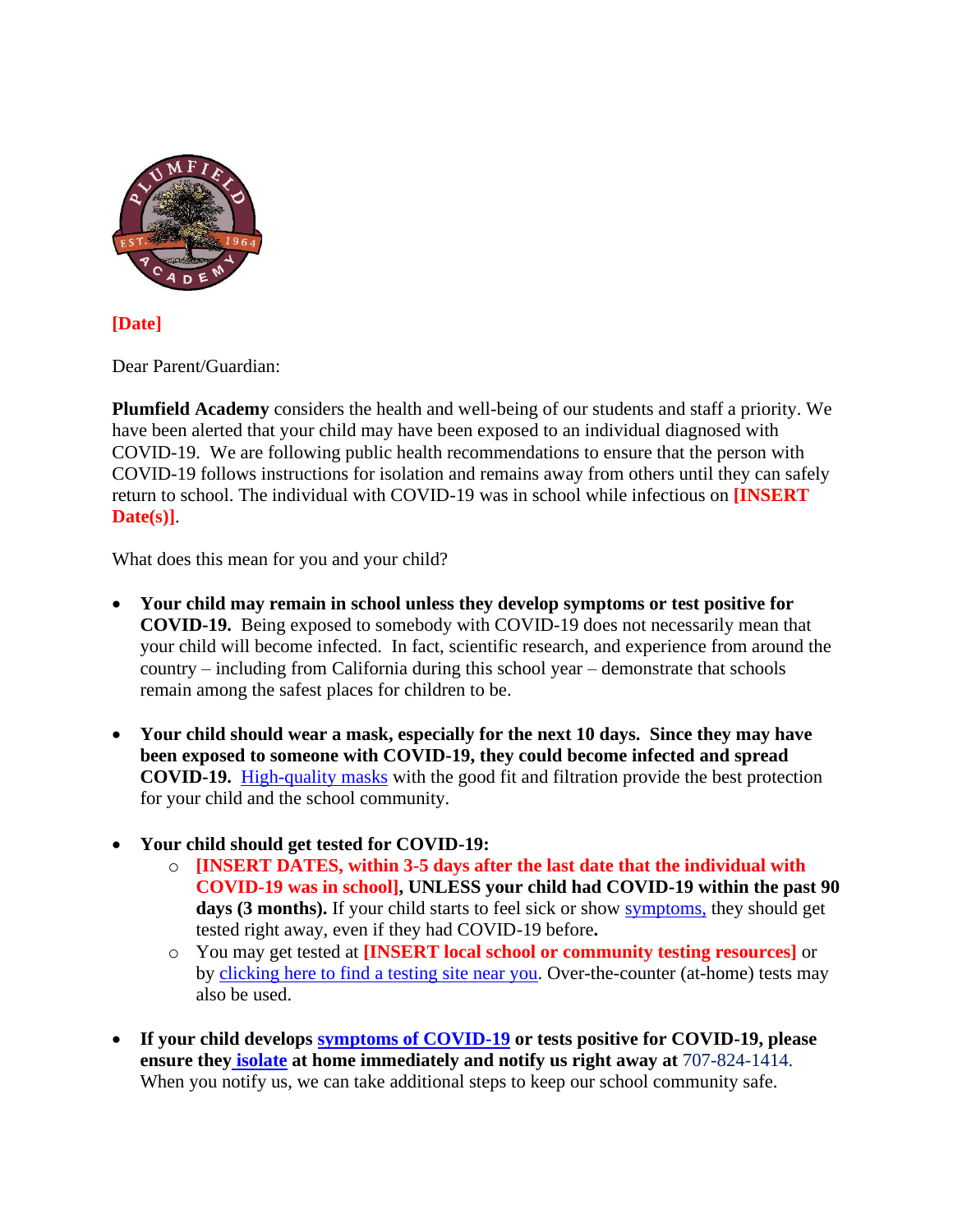• **If you haven't done so yet, your child should get vaccinated against COVID-19.** If your child is 12 years of age or older, a booster dose is also recommended. Vaccinations against COVID-19 are safe and effective, and remain the best way to protect against the spread of this virus, new variants, and against severe disease. [Make an appointment to get vaccinated](https://myturn.ca.gov/) or contact your child's doctor or healthcare provider to learn more.

We will continue to provide you with regular updates as needed. Note that infections diagnosed in students and school staff are not necessarily the result of exposure at school when safety protocols are followed at school, and COVID-19 transmission remains much more likely to occur outside of school settings.

We encourage you to contact us with questions and concerns. Please call us at 707-824-1414, email us at plumfield@plumfieldacademy.net, or visit our website www.plumfieldacademy.net for updates.

Please be assured that we are committed to facilitating an optimal learning experience ensuring the safety of our students and staff.

Sincerely,

Plumfield Academy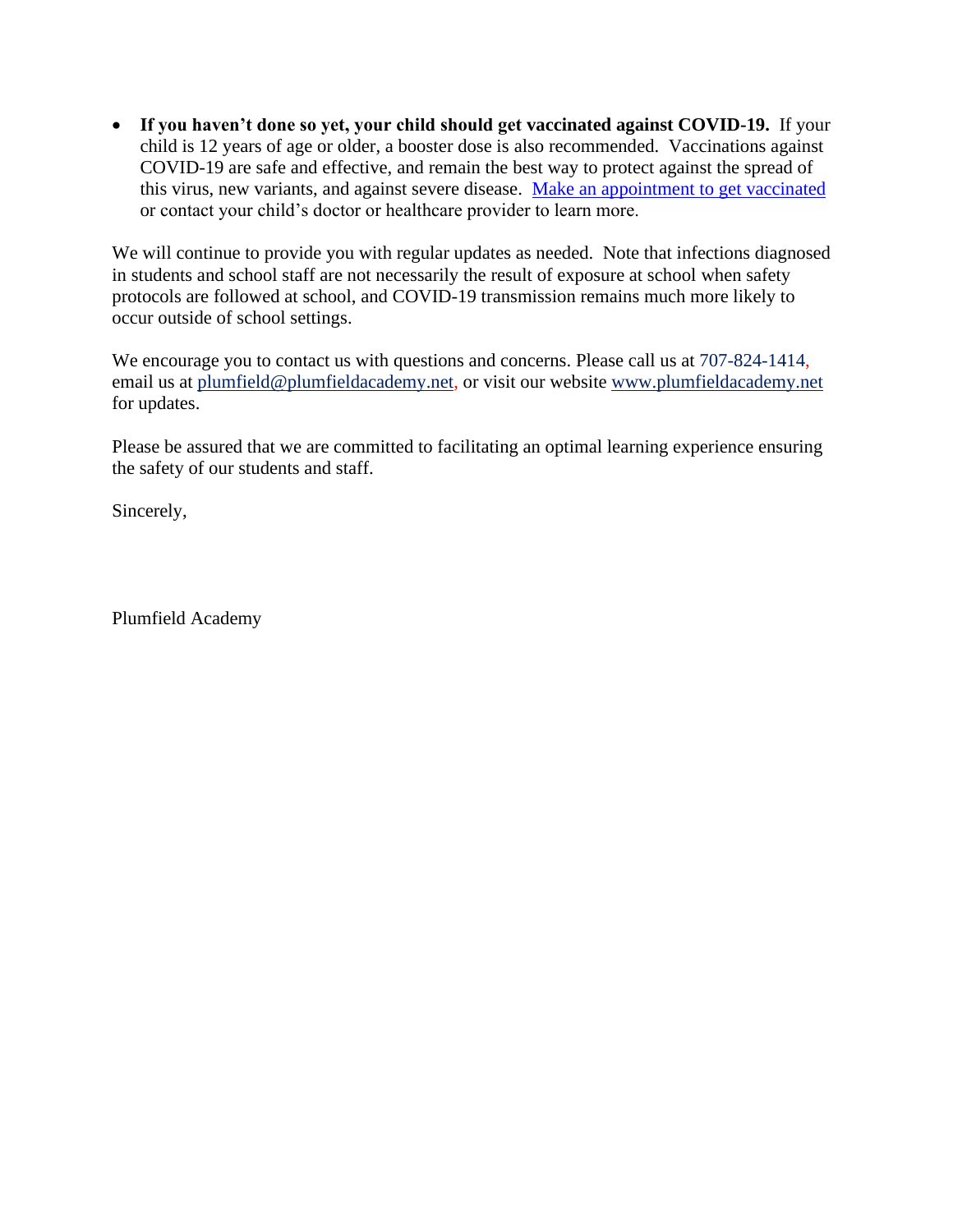

### What does it mean to be isolated?

### **Stay at home except to get medical care.**

You should restrict activities outside your home, except for getting medical care. Do not go to work, school, or public areas. Do not use public transportation, ride-sharing, or taxis. You will need to make arrangements to have groceries and household items delivered to your home. If you need help with this, please let us know.

#### **Separate yourself from other people in your home.**

As much as possible, you should stay in a specific room and away from other people in your home. Also, you should use a separate bathroom, if available.



#### **Wear a facemask.**

You should wear a facemask when you are around other people (e.g., sharing a room or vehicle) and before you enter a healthcare provider's office. If you are not able to wear a facemask (for example, because it causes trouble breathing), then people who live with you should not stay in the same room with you, or they should wear a facemask if they enter your room.

#### **Cover your coughs and sneezes.**

Cover your mouth and nose with a tissue when you cough or sneeze. Throw used tissues in a lined trash can and wash your hands with soap and water for at least 20 seconds. If soap and water are not available, immediately clean your hands with an alcohol-based hand sanitizer that contains at least 60% alcohol, covering all surfaces of your hands and rubbing them together until they feel dry. Soap and water should be used preferentially if hands are visibly dirty.

#### **Clean your hands.**

Wash your hands often with soap and water for at least 20 seconds. If soap and water are not available, clean your hands with an alcohol-based hand sanitizer that contains at least 60% alcohol, covering all surfaces of your hands and rubbing them together until they feel dry. Soap and water should be used preferentially if hands are visibly dirty. Avoid touching your eyes, nose, and mouth with unwashed hands.

#### **Avoid sharing personal household items.**

You should not share dishes, drinking glasses, cups, eating utensils, towels, or bedding with other people in your home. After using these items, they should be washed thoroughly with soap and water.

#### **Monitor your symptoms.**



Seek prompt medical attention if your symptoms worsen. Before seeking care, call your healthcare provider and tell them that you have, or may have, novel coronavirus infection. Put on a facemask before you enter the facility. These steps will help the healthcare provider's office to keep other people from getting infected or exposed. Ask your healthcare provider to call the Sonoma County Public Health Department (707-565-4566). **If you need emergency medical care call 911** and tell them you have, or may have, novel coronavirus infection.

#### **If you have questions or are having difficulty maintaining your isolation, please contact the Sonoma County Public Health Department at 707-565-4566.**